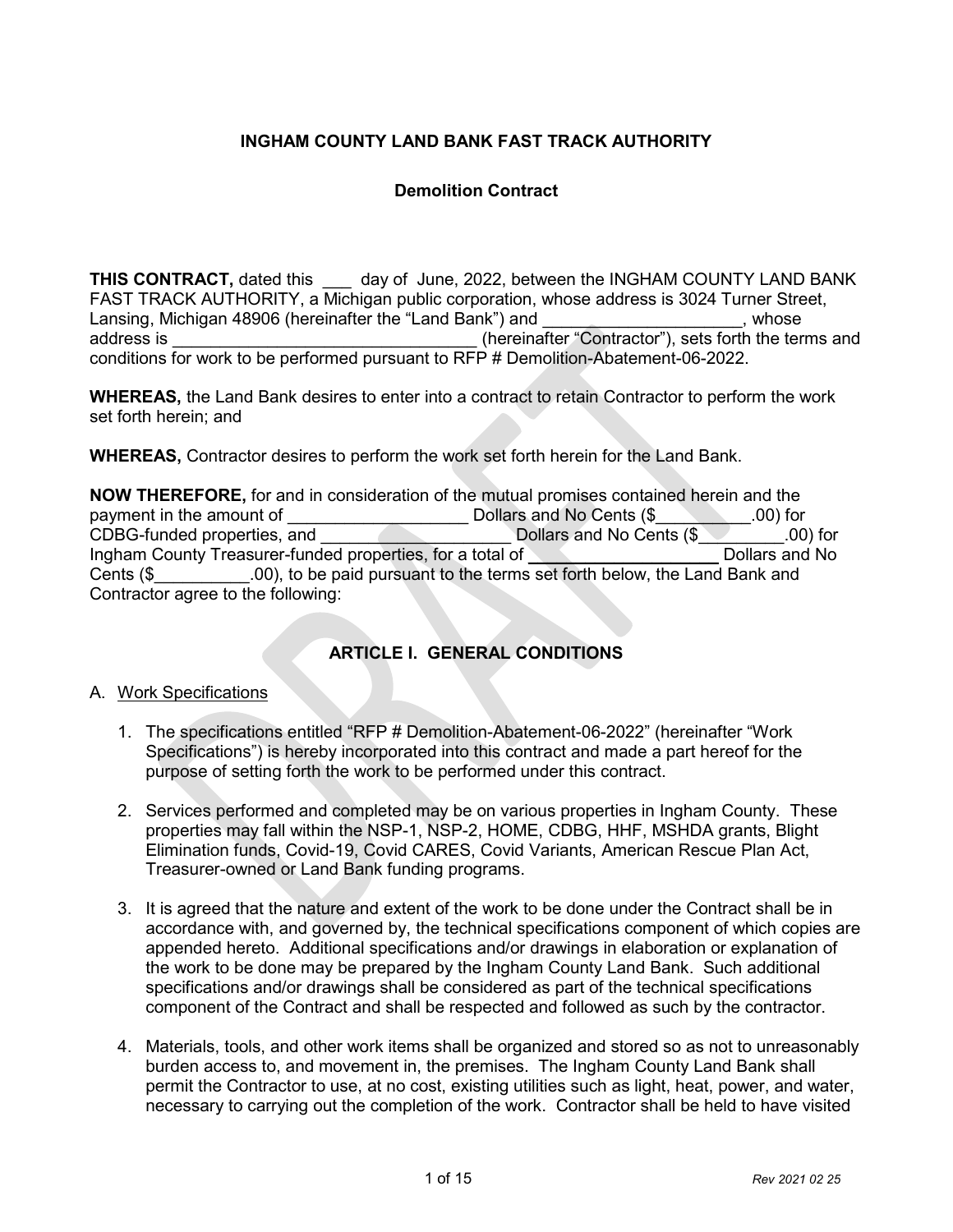the site and the working conditions, the methods of carrying out the work and to have included in his/her proposal all costs for meeting such work conditions.

- 5. Contractor shall at all times enforce good order among his/her employees and shall not employ at the work site any disorderly, intemperate, or unfit person or anyone not skilled in the work assigned to him/her. The Contractor, or a competent person having authority to act for him/her, shall be at the construction site whenever work is underway. The Contractor shall have the drawings and specifications available on the site at all times.
- 6. The Contractor shall at all times permit and facilitate the on-site inspection of all work by the City of Lansing for compliance with the Building Code, and work called for under this Contract.
- 7. The Contractor shall properly protect all new and existing work from damage. Contractor shall fully comply with all applicable construction and safety laws and regulations promulgated by the State of Michigan and its concerned departments.
- 8. The Contractor shall keep the premises free from accumulations of waste materials or rubbish caused by employees or work. Materials and equipment specified to be removed or replace shall become the property of the Contractor, and shall be promptly removed from the site at the Contractor's expense. At the completion of the work, the Contractor shall remove all waste, tools, equipment and surplus materials from the structure and grounds and leave the work clean and ready for use.

### B. Acceptance of Bid and Proceed to Work Order

Contractor's bid on the Work Specifications is hereby accepted by the Land Bank, with any modifications that have been noted by the parties, subject to an executed Proceed to Work Order.

Upon acceptance of the bid and submission of evidence of satisfactory insurance coverage and professional licensure, the work to be performed under this contract shall begin within Ten (10) days from the date the Proceed to Work Order is issued.

Contracted work is subject to availability of funds.

### C. Completion of the Work

1. The work to be performed under this contract shall be completed by July 31st, unless Contractor can show just cause for the delay of completion and obtains an extension of time in writing from the Land Bank.

2. It is agreed that if the Contractor shall be unavoidably delayed in beginning or fulfilling this Contract by reasons of excessive storms or floods, or by acts of Providence, or by reason of extra work ordered by the Ingham County Land Bank, or by any act, neglect, delay or default on part of the Ingham County Land Bank, the Contractor shall have no valid claim for damages on account of any such cause or delay, but he shall in such case be entitled to such an extension or advancement of the time period specified in Section 1 herein as the Ingham County Land Bank shall adjudge to be just and reasonable provided, however, that formal claim for such extensions shall be made in writing by the Contractor within one week after the date upon which such alleged cause of delay shall have occurred.

3. If Contractor fails to complete the work within the specified time, the Land Bank will send Contractor a letter by Certified Mail requesting satisfactory completion of the work within ten (10) days from the date of the letter. If Contractor fails to satisfactorily complete the work within the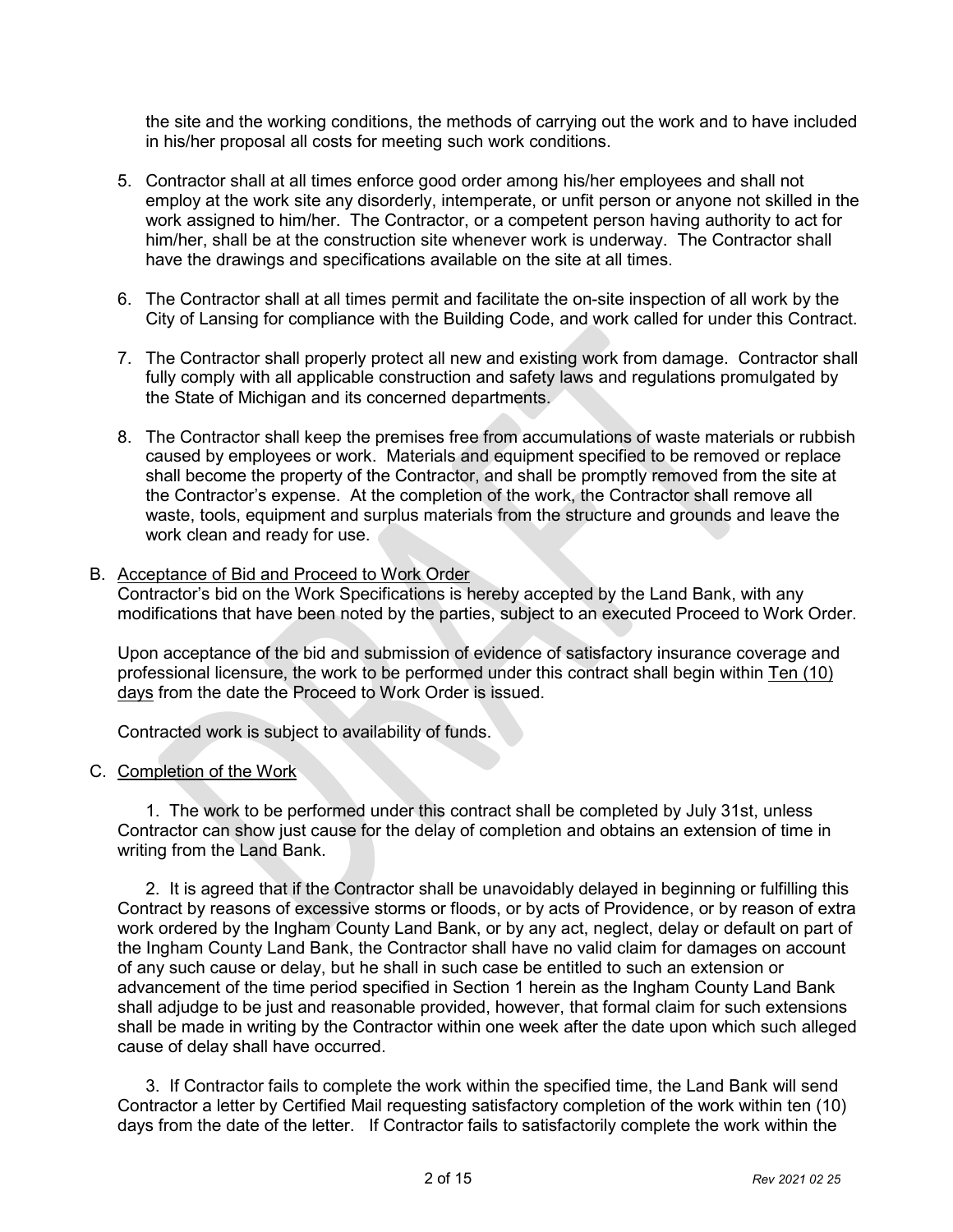ten (10) day period, the Land Bank will hire another contractor to complete the work. The second contractor will be paid first. Contractor will only be entitled to the difference between the contract amount and what is paid to the second contractor, providing Contractor performed sufficient and acceptable work.

4. It is agreed that if any time the Contractor shall abandon the work of this Contract or become habitually negligent of his/her obligations under it, or shall fail to prosecute the work with reasonable diligence so that the time of final completion of the work shall be unnecessarily and intolerably delayed in the opinion of the Ingham County Land Bank, or if he shall willfully and repeatedly violate any of the provisions of the Contract, the Ingham County Land Bank, may notify him/her to discontinue all work under this Contract, or any part thereof. Thereupon the Contractor shall discontinue such work, or such part thereof and shall cease to have any right to possession of the ground. The Ingham County Land Bank shall have the right to complete the work, or such part thereof, by Contract, and may elect and for that purpose take possession and make use of such materials and equipment as may be found upon the work site. Further, any other contractor hired to complete a breached contract will receive payment from the original contractor's balance under this contract. No termination of this contract for convenience is allowed.

# D. Changes in Work

No changes in this contract or the incorporated Work Specifications shall be made except by written instrument, accepted by the Land Bank and Contractor. Contractor shall make changes in the contracted work only as ordered in writing by Ingham County Land Bank. Request for changes shall be addressed to the Ingham County Land Bank. The contract amount and completion date may be adjusted as necessary to allow sufficient time and agreeable compensation for the additional work performed.

# E. Subcontractors and Assignments

No subcontract of this contract shall be made without the written consent of the Land Bank. It is agreed that the Contractor shall not assign the Contract without the written consent of the Ingham County Land Bank. The request of assignment shall be addressed to the Ingham County Land Bank. It is further agreed by the Contractor that all parts of the work which may be performed by a subcontractor shall conform to the plans and specifications as stated in this Contract, and be subject to all provisions of this Contract as if performed by his/her immediate employees and workmen. No subletting or subcontracting of the work shall in any way diminish, avoid or weaken toe Contractor's obligations, liabilities, and responsibilities pursuant to this Contract.

# F. Permits and Building Codes

It is Contractor's responsibility to obtain any and all necessary permits and licenses required to do the work set forth herein and, when applicable, to arrange for subsequent inspections through the appropriate authorities. Contractor will comply with all applicable local codes, regulations and ordinances, whether or not specifically stated in the Work Specifications and will comply with all applicable State and Federal Codes and Laws. The Contractor shall secure and bear the cost of shutting off and turning on public services of every nature which may be required or affected by his/her operations. Where such discontinuance of services affects consumers, due and sufficient notice shall be served on those so affected. The Contractor shall be responsible for notifying any utility company whose services are in the construction zone.

G. Living Wage. Contractors contracting with the Land Bank primarily to perform services are required to pay their employees a "living wage" if the following two (2) conditions apply: (1) The total expenditure of the contract or the total of all contracts the Contractor has with the Land bank exceeds \$50,000 in a twelve (12) month period; and (2) the employer has more than five (5)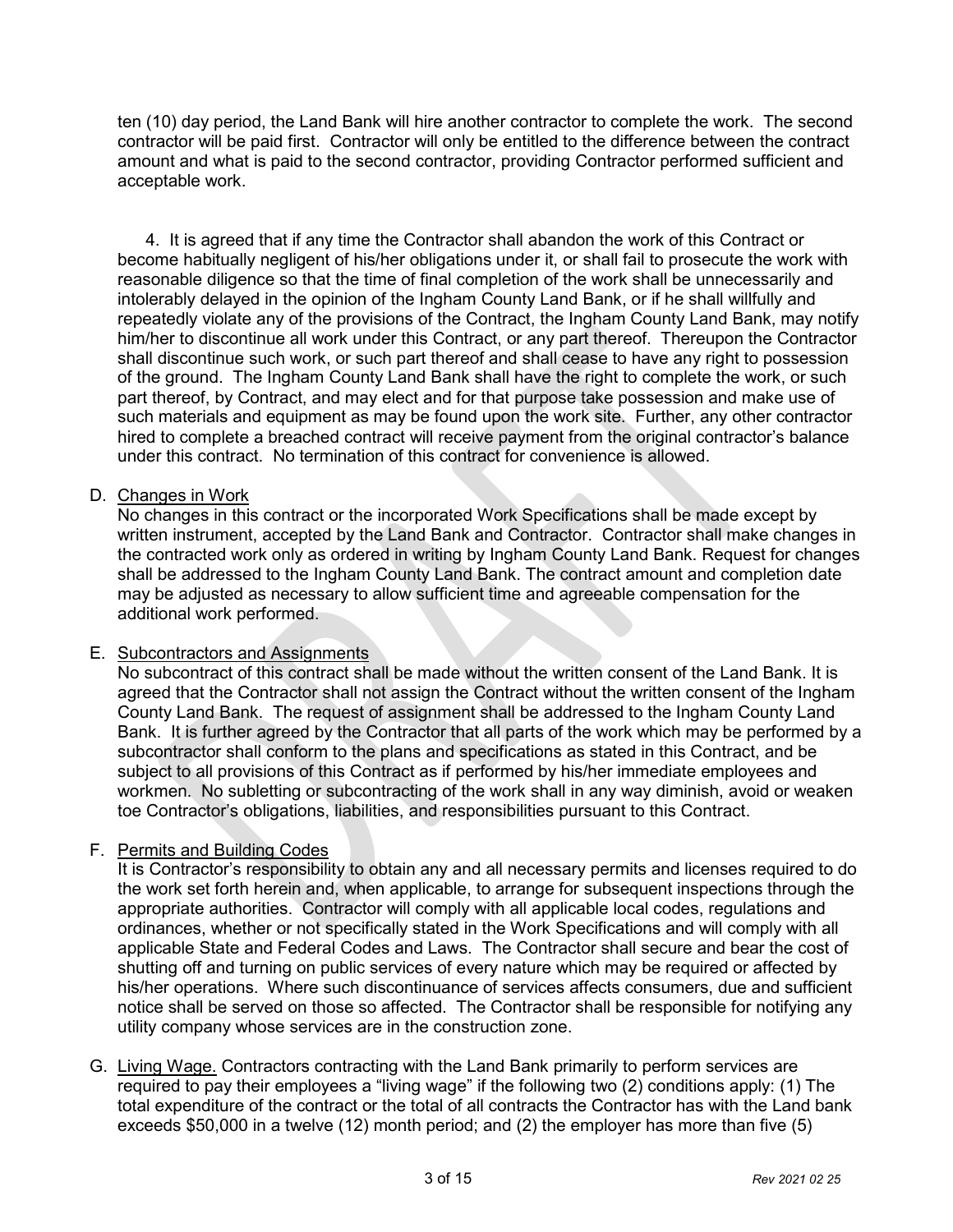employees. Subcontractors providing services who employ five (5) or more employees and where the total value of the contract exceeds \$25,000 are also required to provide a living wage.

Living wage is defined as an hourly wage rate equivalent to 125% of the federal poverty level. For 2022, that figure is \$17.34 per hour. Up to twenty percent (20%) of the "living wage" costs paid by the employer can be for an employee's health care benefit. This wage rate applies to part time and full time employees.

### H. Access to Records/Maintenance of Records

Contractor shall make available to the Land Bank, City of Lansing, Department of Housing and Urban Development, Comptroller General of the United States, or any duly authorized representatives requires any and all reports or records pertaining to the work or services undertaken pursuant to this contract, the costs and obligations incurred or to be incurred in connection therewith, and any other matters covered by this contract for a period of five (5) years after final payments are made and all pending matters are closed.

### I. Insurance

The requirements set forth in the Ingham County Land Bank Fast Track Authority Vendor Insurance Policy (hereinafter "Insurance Requirements") located online at [www.inghamlandbank.org](http://www.inghamlandbank.org/) or at the Ingham County Land Bank Office, are hereby incorporated into this contract and made a part hereof for the purpose of establishing minimum insurance standards.

Before commencing work, Contractor shall purchase, maintain and furnish evidence of satisfactory insurance. The Land Bank may withhold payments if Contractor has not delivered policies of insurance and endorsements or evidence of their renewal as specified in the Insurance Requirements.

Any and all required insurance policies shall be maintained until all work required under this contract has been completed to the Land Bank's satisfaction. Contractor shall be responsible for providing evidence of the renewal of any insurance policy.

# J. Release of Liens

Contractor shall provide complete release of all liens arising out of this contract, receipts in full covering all labor and materials for which a lien could be filed, or a bond satisfactory to the Land Bank indemnifying it against any lien, all to the satisfaction of the Land Bank prior to receiving final payment.

### K. Method of Payment

Ingham County Land Bank Fast Track Authority Invoice Requirements, located online at [www.inghamlandbank.org](http://www.inghamlandbank.org/) or at the Ingham County Land Bank Office, are hereby incorporated into this contract and made a part hereof for the purpose of establishing a uniform invoicing process.

Payment will be made under the supervision of the Ingham County Land Bank in one amount by a check payable to the Contractor within thirty (30) days after the satisfactory completion of all work under this Contract. Partial payment may be made on completed work, provided the Contractor submits a schedule of all costs and qualities of the various parts of the work aggregating the Contract Amount. When applying for payments, Contractor shall submit a statement based upon this schedule, itemized and supported by the Ingham County Land Bank. No partial payments shall be made after the original expiration of the time of performance.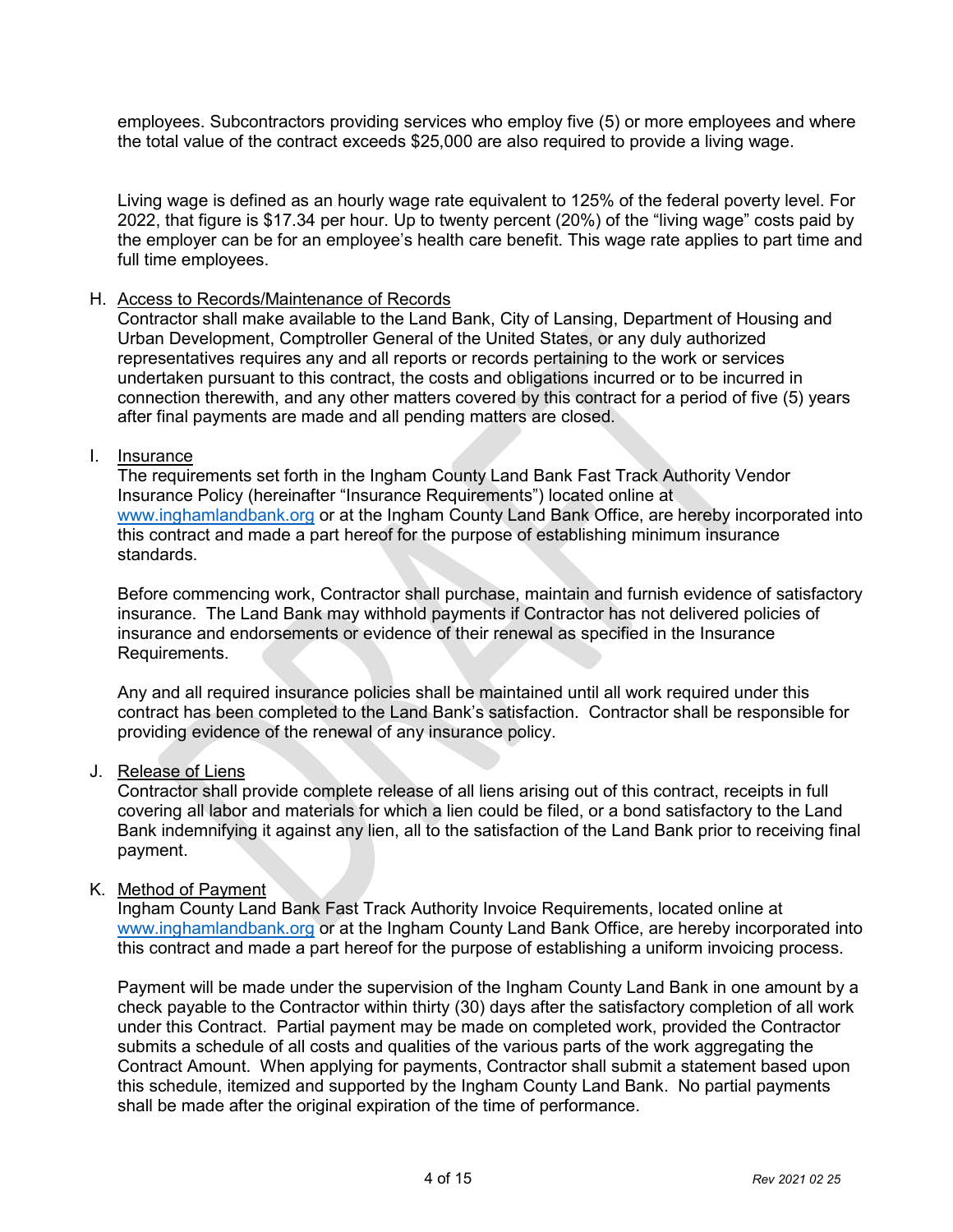The Land Bank will receive and pay from an original invoice in an amount equal to the work completed, inspected and approved by the Land Bank or its representative as often as twice monthly. All invoices submitted for payment must be received in the Land Bank offices according to the published schedule.

In the event work performed under this contract is paid, in whole or in part, with Prevailing Wages, Contractor shall submit a completed U.S. Department of Labor, Wage and Hour Division Form WH-347 with each invoice submitted.

Any work performed by Contractor not stated in the Work Specifications or Work Change Orders authorized by the Land Bank will not be paid under this contract. Final payment will not be released prior to written acceptance of the work as specified below.

## L. Disputes Arising Under the Contract

In the event a dispute arises hereunder between Contractor and the Land Bank, the parties hereby agree: In the event an impasse is reached between the parties during the construction phase of the project, a mutually agreed upon mediator will be appointed to act as intermediary of the dispute; once project completion and final disbursement of funds has occurred, the Land Bank accepts responsibility for obtaining relief through appropriate channels including, but not limited to, the Michigan Department of Licensing and Regulation.

## M. Non -Compliance

In the event the Contractor has demonstrated non-compliance with any of the clauses contained herein or those attached to the contract, the contract may be canceled, terminated or suspended, in whole or in part, and Contractor may be declared ineligible to bid on or participate in future Land Bank projects.

### N. Waivers

No failure or delay on the part of either of the parties to the Agreement in exercising any right, power or privilege hereunder shall operate as a waiver thereof, nor shall a single or partial exercise of any right, power, or privilege preclude any other or further exercise of any other right, power or privilege.

### O. Choice of Law/Venue

This contract shall be construed according to the laws of the State of Michigan. The Land Bank and Contractor agree that the venue for the bringing of any legal or equitable action under this contract shall be established in accordance with the statutes of the State of Michigan and/or Michigan Court Rules. In the event that any action is brought under this contract in Federal Court, the venue for such action shall be the Federal Judicial District of Michigan, Western District, and Southern Division.

### P. Liquidated Damages

In the event that the Contractor fails to complete the work within the specified time, or extension of time granted by the Land Bank, the Contractor agrees to pay the Land Bank, as liquidated damages and not as a penalty, the sum of Fifty and zero/100ths dollars (\$50.00), per unit, for each successive calendar day after the specified time that the work remains incomplete, except where the delay is at the request of the Land Bank, or otherwise beyond the control of and without the fault or negligence of the Contractor. The Land Bank may set off the liquidated damages from any payments due the Contractor.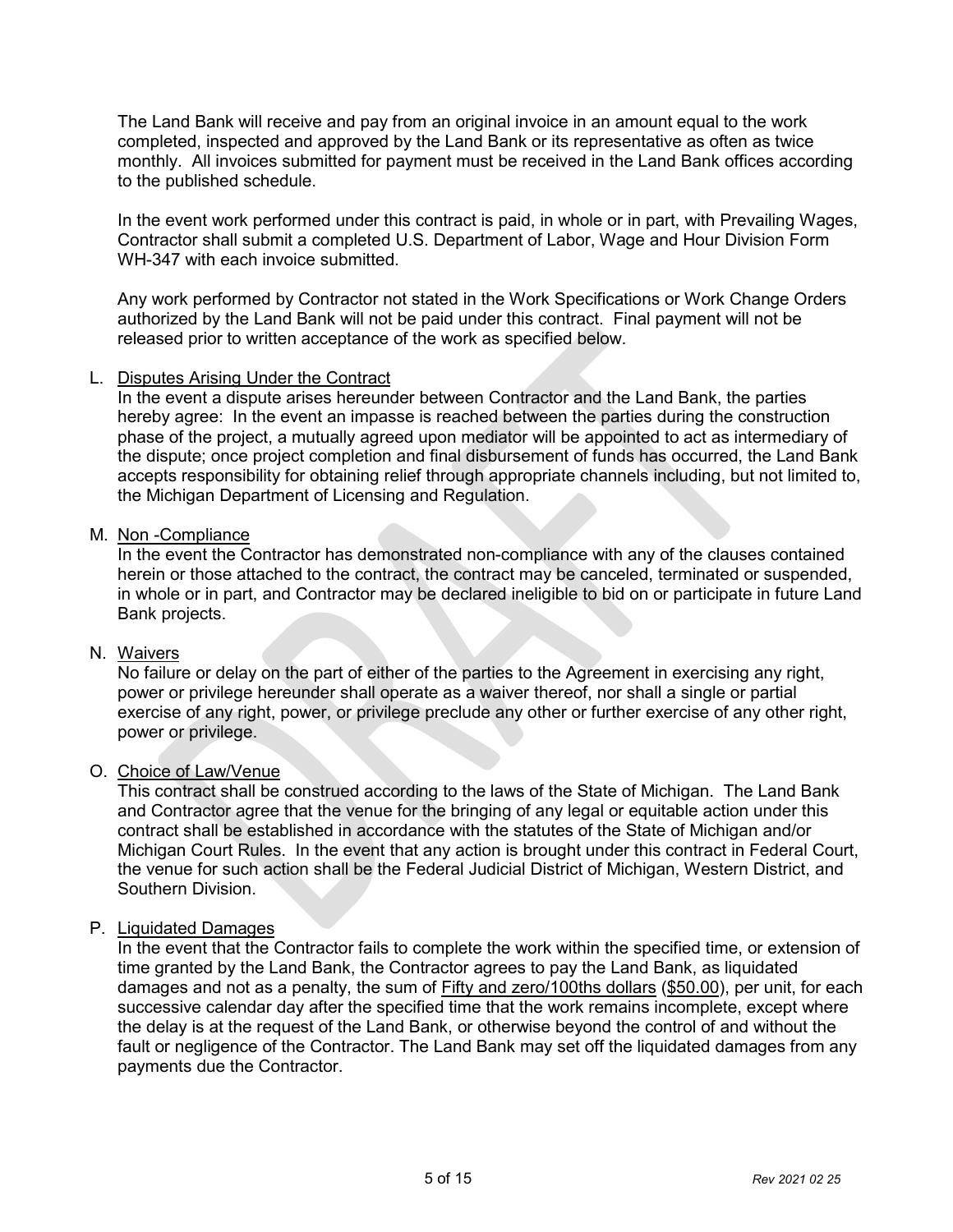# Q. Prevailing Wage

It is the policy of Ingham County Land Bank (ICLB) to require the payment of prevailing wages on any construction contract on a property owned by ICLB and exceeding \$10,000. The prevailing wage is determined by using the wage guidelines promulgated by the U.S. Secretary of Labor pursuant to the Davis-Bacon Act. The Prevailing Wage Determinations provided at time of bid are part of this contract.

The Contractor is required to submit certified payrolls for all periods worked on said project to the Ingham County Land Bank, 3024 Turner Street, Lansing, MI 48906. Payment shall not be released by ICLB until such time that the certified payrolls have been reviewed.

- 1. Contractor shall submit to the Ingham County Land Bank before commencing work a list of all his/her Subcontractors.
- 2. It is the responsibility of the Contractor to notify its Subcontractors that said project requires the payment of prevailing wages. It is also the responsibility of the Contractor to supply its Subcontractors with the prevailing wage rate schedule that is included in this solicitation.
- 3. Prevailing wage rates shall be conspicuously posted at the jobsite.
- 4. Contractor shall not use independent contractors. All persons performing construction trade work under this contract shall be employees of the Contractor or employees of the Subcontractor(s).
- 5. Prevailing wage compliance will be monitored by the Ingham County Land Bank and/or Michigan Fair Contracting Center (MFCC).
- 6. Compliance monitors will conduct brief interviews with workers throughout the duration of said project.
- 7. Workers will be informed of the prevailing wage rates during the interview. Workers will be asked if they are receiving the correct pay, fringe benefits, and overtime as required by ICLB.
- 8. Workers may be asked to show the compliance monitor a paycheck stub on a periodic basis to verify fringe benefit breakdowns and the actual rate of pay received by the worker, including overtime, if applicable.
- 9. Where applicable, the Contractor shall provide the appropriate ratio of journeymen to apprentice workers as determined by the U.S. Department of Labor, Bureau of Apprenticeship and Training. The ratio will be monitored through worker interviews. Workers may be asked to provide their apprentice or journeymen cards to verify their status.
- 10. Where apprentices are employed, the Contractor and Subcontractors shall provide the appropriate apprentice level on the certified payroll form, WH-347.
- 11. When requested by the Ingham County Land Bank, the Contractor and Subcontractors shall submit a detail breakdown of all fringe benefits paid to their employees for all work on ICLB construction projects.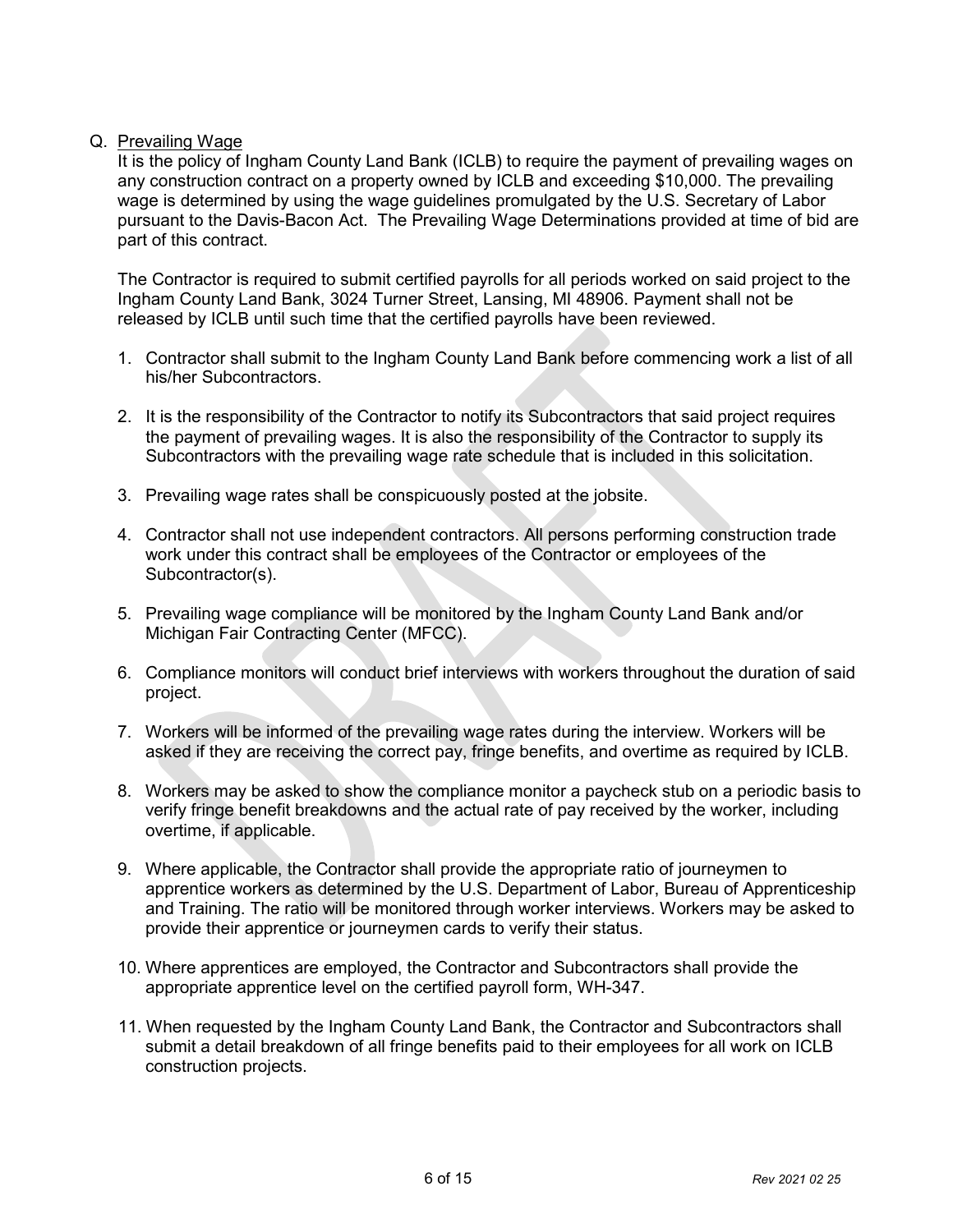R. Other Contracts. Ingham County Land Bank, may let other contracts in connection with the work and the Contractor shall properly connect and coordinate his/her work with the work of such other Contractor. Ingham County Land Bank shall not be liable for any damages or increased costs occasioned by the failure of other contractors to execute their work as may be anticipated by these documents.

# **ARTICLE II. WORK**

## A. Access to Property and Utilities

The Land Bank shall supply Contractor, at no cost, the use of existing utilities such as light, heat, power, and water necessary to the performance and completion of the work. The Land Bank shall provide Contractor access to the property during the hours of 7:00 A.M. and 6:00 P.M., Monday through Saturday or as otherwise mutually agreed between the parties.

## B. Materials

Contractor shall provide all materials, equipment and labor necessary to perform the work stated in the Work Specifications and any Work Change Orders not identified as Land Bank provided. Contractor shall ensure, as necessary that all construction materials are protected from weather, moisture and paint or stain spillage until completion of the work.

Unless otherwise stipulated in the Work Specifications, materials and equipment which are to be removed and replaced as part of the Work Specifications shall become the property of Contractor.

Contractor shall not use or cause to be used any hazardous materials, such as lead-based paint, in the performance of the work.

### C. Cleanliness

Contractor will attempt to keep the premises clean, orderly, and safe during the performance of the work. Contractor shall be responsible for removing all stains, soil, labels, tags, or debris from the work site and the property shall be left broom clean.

## D. Workmanship

All work performed under this contract shall be completed in a good and reasonable workmanlike manner in strict adherence to the Work Specifications and governing codes and safety regulations, including the Ingham County Land Bank Policies and Procedures. All work shall be performed by persons skilled in their particular trade and in the tasks assigned to them.

Contractor shall provide adequate protection for new and existing surfaces while the work is being carried out. Protection shall be provided and maintained as long as required.

### E. Acceptance of the Work

The Contract and the Contractor's duty of performance shall not be considered complete until the work has been finally accepted by the Ingham County Land Bank and the Contractor has furnished the following:

- 1. All required guarantees and warranties as specified in Section of this Contract.
- 2. All required lien waivers
- 3. All required Prevailing Wage Department of Labor forms.

Upon termination of this Contract under Section 3 herein, the Contractor shall be entitled only to payment for the portion of work completed at the time of termination, less a set-off for damages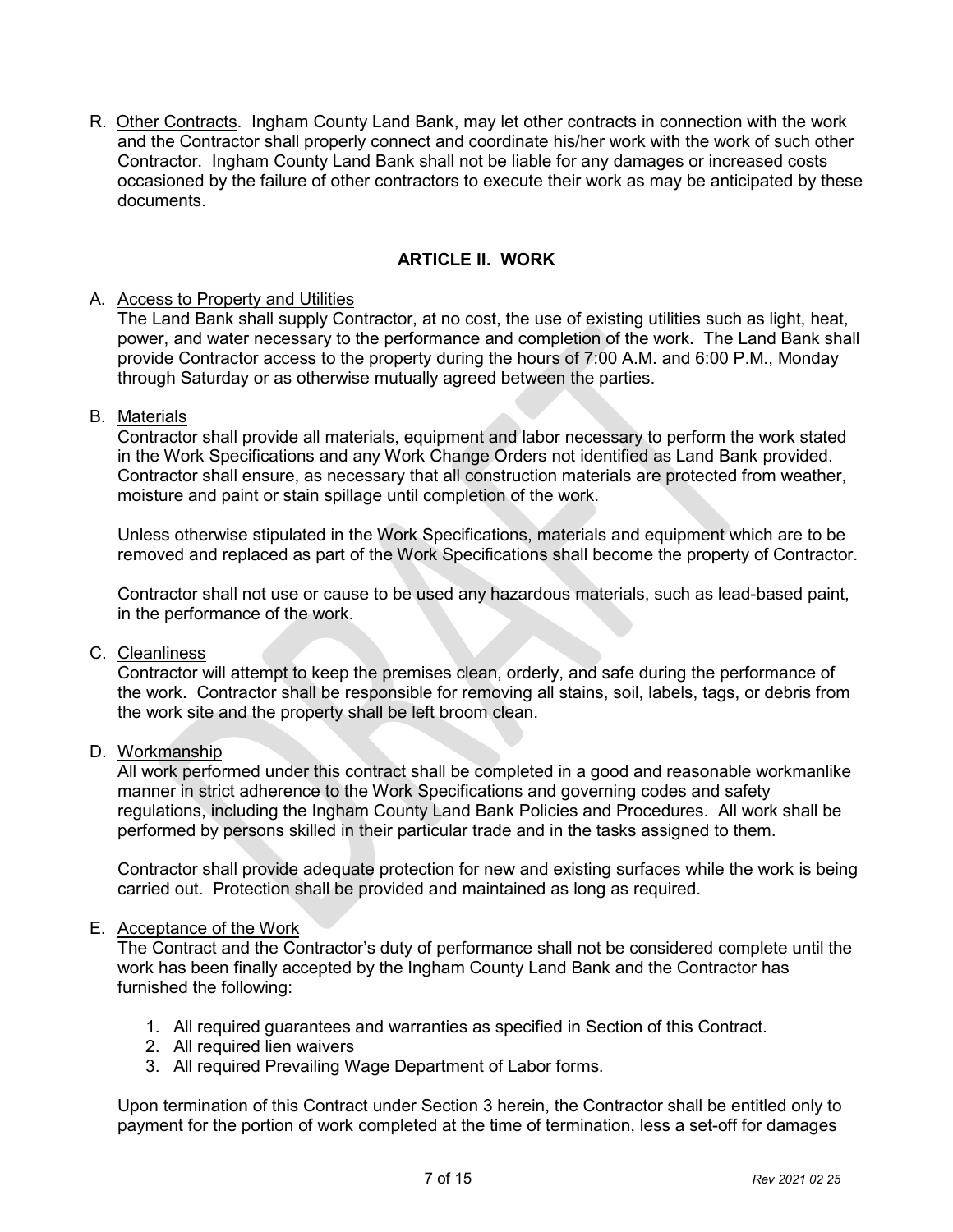due to the Contractor's breach in the manner slated in Section 3. Payment shall not be made until after the contract project is completed.

Upon completion of the work, the premises shall be inspected by the Land Bank or its representative to ascertain if the work stated in the Work Specifications has been completed satisfactorily. The Land Bank will be required to give written approval of the work performed when it determines that the work has been completed satisfactorily. If it is determined that the work has not been completed satisfactorily or not in accordance with the Work Specifications, the Land Bank shall, by written notice to Contractor, advise Contractor to complete and/or correct the unsatisfactory work within ten (10) days from the receipt of the written notification by the Land Bank.

# **ARTICLE III. WARRANTIES**

## A. Duty to Defend and Hold Harmless

Contractor shall at its own expense protect, defend, indemnify, and hold harmless the Land Bank, City of Lansing, its elected and appointed officials, employees and agents from all claims, damages (including but not limited to direct, indirect, incidental, consequential, special and punitive damages), costs, lawsuits and expenses including, but not limited to, all costs from administrative proceedings, court costs and attorney fees, that it may incur as a result of any acts, omissions or negligence of Contractor, its employees or agents which may arise out of the contract.

Contractor's indemnification responsibilities shall include the sum of damages, costs and expenses which are in excess of the sum paid out on behalf of or reimbursed to the Land bank, or its elected and appointed officials, employees or agents or by the insurance coverage obtained and/or maintained by Contractor pursuant to the requirements of this contract.

# B. General Guarantee

Contractor expressly and impliedly warrants against any faulty materials or workmanship. Contractor expressly guarantees and agrees to remedy any defects in the work and to pay for any damage to other work resulting therefrom which shall appear within a period of twelve (12) months from the date of final payment unless a longer period is specified in writing by agreement of the parties. Unless otherwise specified, all materials and workmanship shall be new, of the best grade of the respective kinds for the purpose, and shall match as close as possible existing conditions and material. Whenever an article, material or equipment is specified by name a substitute of equal qualifications may be used upon the written approval of the Ingham County Land Bank. If the Contractor disturbs any work previously completed or guaranteed under another contract, the Contractor must restore such disturbed work to a condition satisfactory to the Ingham County Land Bank, and in the event of a dispute concerning the satisfactory nature of such work, the decision of the Ingham County Land Bank will be binding upon all parties.

## C. Manufacturer and Supplier Warranties

Contractor shall furnish the Land Bank with all operating and maintenance instructions and manuals, as well as all manufacturer's and supplier's written guarantees and warranties covering the materials and equipment furnished in the performance of the work under this contract prior to receiving final payment.

Contractor shall, upon request, provide manufacturers' or suppliers' certification that the product furnished complies with the specified standards, in fulfilling requirements of this section.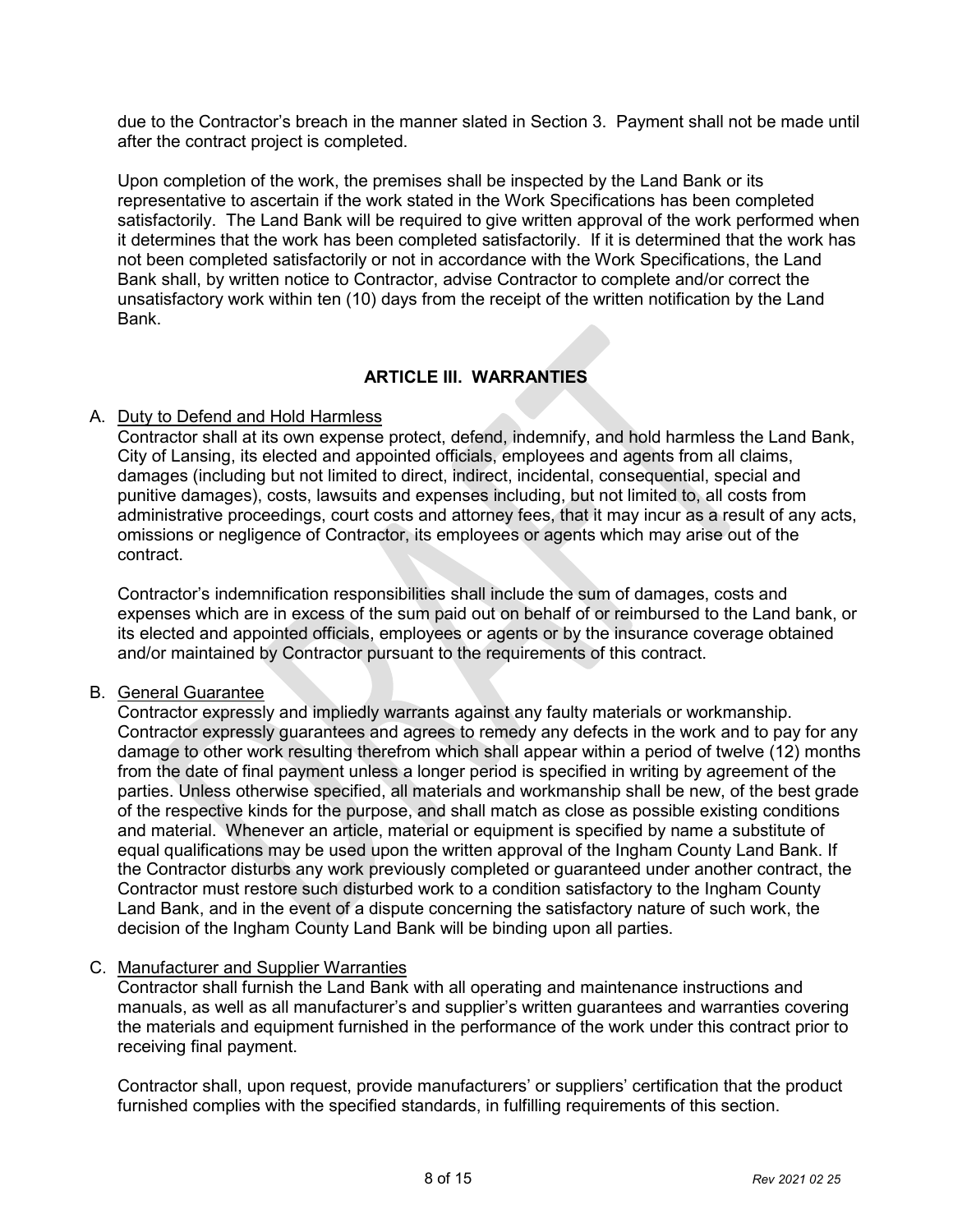# **ARTICLE IV. STATUTORY REQUIREMENTS**

### A. Non-Discrimination

During the performance of this contract, Contractor hereby agrees to adhere to all Federal, State and local laws, ordinances, rules and regulations, and policies, if applicable, prohibiting discrimination in regard to persons to be served and employees and applicants for employment including, but not limited to, the following:

- 1. The Elliott Larsen Civil Rights Act, 1976 PA 453, as amended;
- 2. The Persons with Disabilities Civil Rights Act, 1976 PA 220, as amended;
- 3. Section 504 of the Federal Rehabilitation Act of 1973, PL 93-112, 87 Stat 355, as amended, and rules adopted there under;
- 4. The Americans with Disabilities Act of 1990, PL 101-336, 104 Stat 327 (42 USC §12101 et seq.) , as amended, and regulations promulgated there under;
- 5. If applicable, Section 109 of the Housing and Community Development Act of 1974 (42 USC §5309) as supplemented in Department of Housing and Urban Development regulations (24 CFR 570).

Furthermore, Contractor, as a condition of providing goods and services, as required by law, shall not discriminate against an employee or applicant for employment with respect to hire, tenure, terms, conditions or privilege of employment, or a matter directly or indirectly related to employment because of race, color, religion, sex, sexual orientation, gender identity, national origin, disability, height, weight, marital status, age or political affiliation (except where age, sex or lack of disability constitutes is a bona fide occupational qualification).

Any violation of Federal, State, or local equal opportunity statutes, ordinances, rules/regulations, or policies during the course of time during which Contractor is providing goods or services to the Land Bank shall be regarded as a material breach of this contract between the Land Bank and Contractor, and the Land Bank may terminate this contract effective as of the date of delivery of written notification to Contractor.

B. Equal Employment Opportunity (Executive Order 11246)

Contractor hereby agrees to comply with Executive Order 11246 of September 24, 1965 entitled "Equal Employment Opportunity" as amended by Executive Order 11375 of October 13, 1967 and as supplemented in Department of Labor regulations (41 CFR 60) for all contracts in excess of \$10,000.

During the performance of this contract, Contractor hereby agrees as follows:

1. Contractor will not discriminate against any employee or applicant for employment because of race, color, national origin, religion, sex, weight, height, or marital status. Contractor will take affirmative action to ensure that applicants are employed, and that employees are treated during employment, without regard to race, color, national origin, religion, sex, weight, height, or marital status. Such action shall include, but not be limited to the following: employment, upgrading, demotion, or transfer; recruitment or recruitment advertising; layoff or termination; rates of pay or other forms of compensation; and selection for training, including apprenticeship. Contractor agrees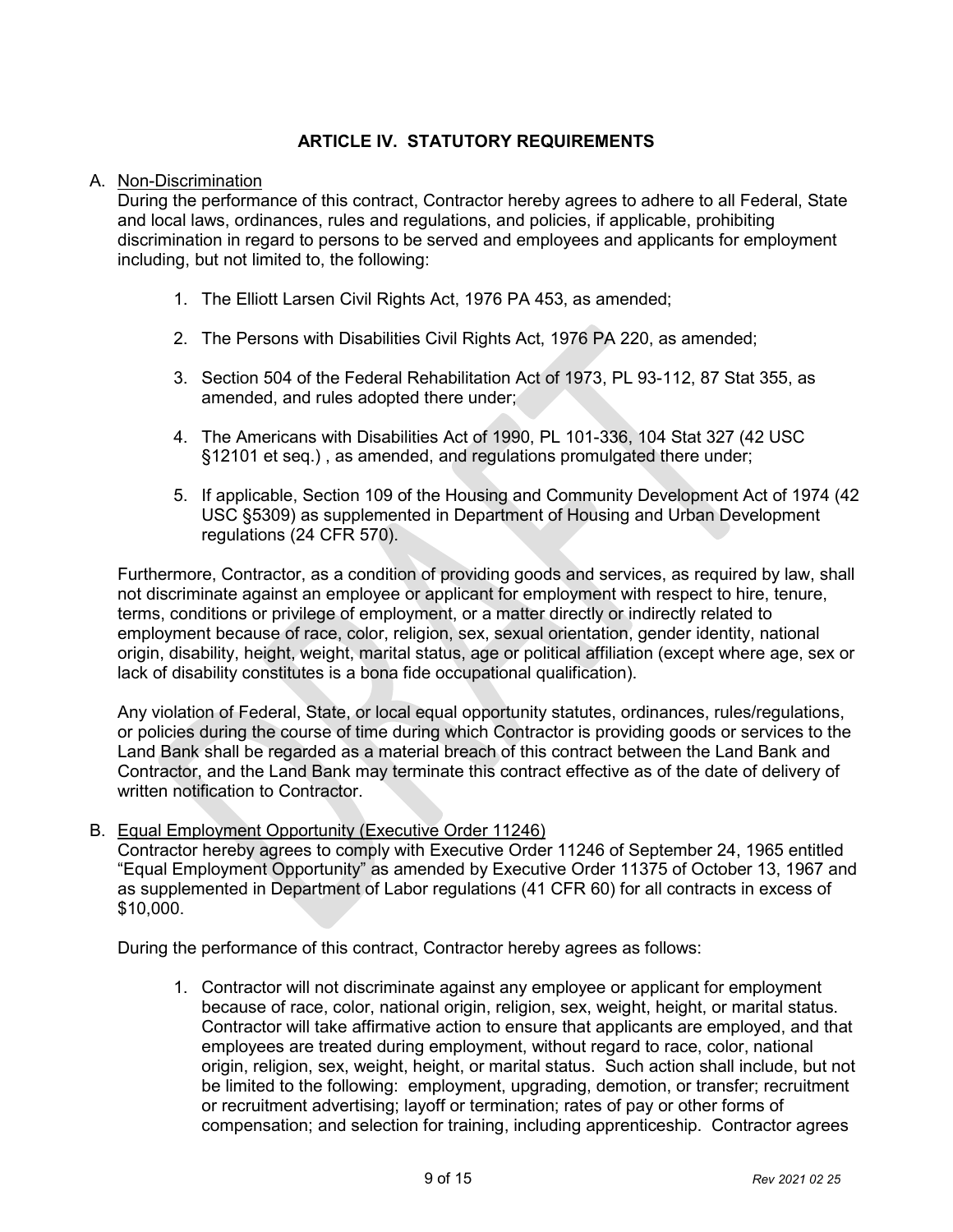to post in conspicuous places, available to employees and applicants for employment, notices to be provided by the contracting officer setting forth the provisions of this nondiscrimination clause.

- 2. Contractor will, in all solicitations or advertisements for employees placed by or on behalf of Contractor state that all qualified applicants will receive consideration for employment without regard to race, color, national origin, religion, sex, weight, height, or marital status.
- 3. Contractor, or its collective bargaining representative, will send to each labor union or representative of workers with which it has a collective bargaining agreement or other contract or understanding, a notice advising the labor union or worker's representative of Contractor's commitments under Section 202 of Executive Order 11246 of September 24, 1965, and shall post copies of the notice in conspicuous places available to employees and applicants for employment.
- 4. Contractor will comply with all provisions of Executive Order 11246 of September, 24, 1965, and the rules, regulations, and relevant orders of the Secretary of Labor.
- 5. Contractor will furnish all information and reports required by Executive Order 11246 of September 24, 1965, and by the rules, regulations, and orders of the Secretary of Labor or the Secretary of Housing and Urban Development pursuant thereto, and will permit access to its books, records, and accounts by the Land Bank, the Secretary of Labor and the Secretary of Housing and Urban Development for purposes of investigation to ascertain compliance with such rules, regulations, and orders.
- 6. In the event of Contractor's noncompliance with the nondiscrimination clauses of this contract or with any such rules, regulations, or orders, this contract may be canceled, terminated, or suspended in whole or in part, and Contractor may be declared ineligible for further Government contracts in accordance with procedures authorized in Executive Order 11246 of September 24, 1965, and such other sanctions may be imposed and remedies invoked as provided in Executive Order 11246 of September 24, 1965, or by rule, regulation, or order of the Secretary of Labor, or as otherwise provided by law.
- 7. Contractor will include the provisions of the foregoing paragraphs (1) through (6) in every subcontract or purchase order unless exempted by the rules, regulations, and orders of the Secretary of Labor issued pursuant to Section 204 of Executive Order 11246 of September 24, 1965, so that such provisions will be binding upon each subcontractor or vendor. Contractor shall take such action with respect to any subcontractor or purchase order as the Land Bank may direct as a means of enforcing such provisions, including sanctions for noncompliance; provided, however, that in the event Contractor becomes involved in, or is threatened with, litigation with a subcontractor or vendor as a result of such direction by the Land Bank, Contractor may request the United States to enter into such litigation to protect the interests of the United States.
- C. "Section 3" Compliance in the Provision of Training, Employment and Business Opportunities The work to be performed under this contract is subject to the requirements of Section 3 of the Housing and Urban Development Act of 1968, as amended (12 USC §1701u)(Section 3).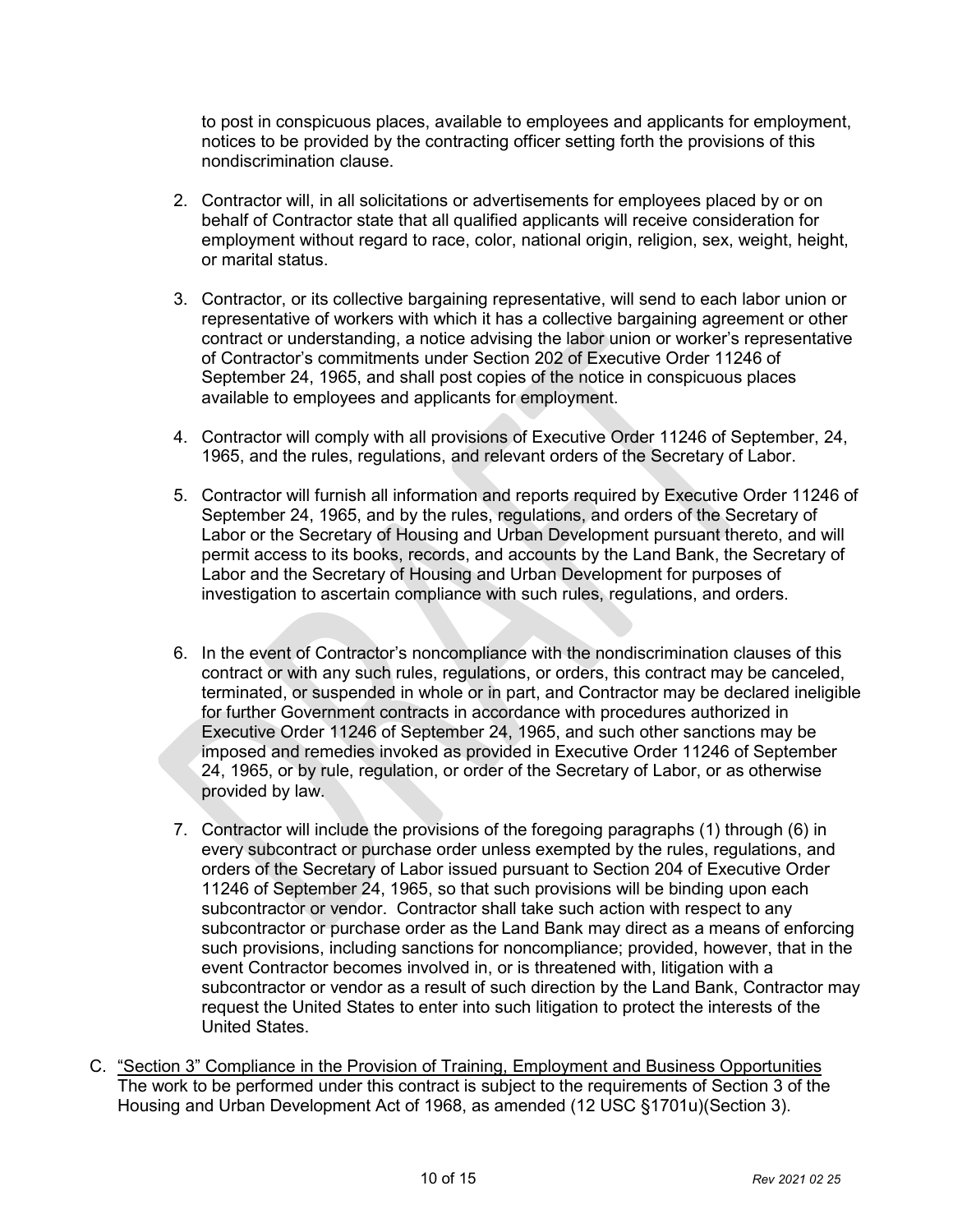Section 3 requires that to the greatest extent feasible, opportunities for training and employment be given to lower income residents of the project area and contracts for work in connection with the project be awarded to business concerns which are located in, or owned in substantial part by persons residing in the area of the project.

The parties to this contract will comply with the provisions of said Section 3 and the regulations issued pursuant thereto by the Secretary of Housing and Urban Development set forth in 24 CFR 135, and all applicable rules and orders of the Department issued thereunder prior to the execution of the contract. The parties to this contract certify and agree that they are under no contractual or other impediment which would prevent them from complying with these requirements.

Contractor, or its collective bargaining representative, will send to each labor union or representative of workers with which it has a collective bargaining agreement or other contract or understanding, a notice advising the labor union or worker's representative of Contractor's commitments under the Section 3 clause and shall post copies of the notice in conspicuous places available to employees and applicants for employment or training.

The notice shall describe the Section 3 preference, shall set forth minimum number and job titles subject to hire, availability of apprenticeship and training positions, the qualifications for each; and the name and location of the person(s) taking applications for each of the positions; and the anticipated date the work shall begin.

Contractor will include this Section 3 clause in every subcontract for work in connection with the project and will, at the direction of the applicant or recipient of Federal financial assistance, take appropriate action pursuant to the subcontract upon a finding that the subcontractor is in violation of regulations issued by the Secretary of Housing and Urban Development (24 CFR 135). Contractor will not subcontract with any subcontractor where it has notice or knowledge that the latter has been found in violation of regulations under 24 CFR 135, and will not let any subcontract unless the subcontractor has first provided it with a preliminary statement of ability to comply with the requirements of these regulations.

The Contractor will certify that any vacant employment positions, including training positions, that are filled (1) after the contractor is selected but before the contract is executed, and (2) with persons other than those to whom the regulations of 24 CFR part 135 require employment opportunities to be directed, were not filled to circumvent the Contractor's obligations under 24 CFR part 135.

Compliance with the provisions of Section 3, the regulations set forth in 24 CFR 135, and all applicable rules and orders of the Department issued thereunder prior to the execution of this contract, shall be a condition of the Federal financial assistance provided to the project, binding upon the applicant or recipient for such assistance, its successors and assigns. Failure to fulfill these requirements shall subject the applicant or recipient, its contractors and subcontractors, its successors and assigns, to those sanctions specified by the grant or loan agreement or contract through which Federal assistance is provided, and to such sanctions as are specified by 24 CFR 135, including termination of this contract for default, and debarment or suspension from future HUD assisted contracts..

# D. Davis-Bacon Act

If applicable, the Contractor agrees to comply with the Davis-Bacon Act of 1931 (40 USC §276a) as supplemented by Department of Labor regulations (29 CFR parts 1, 3, 5, 6, and 7).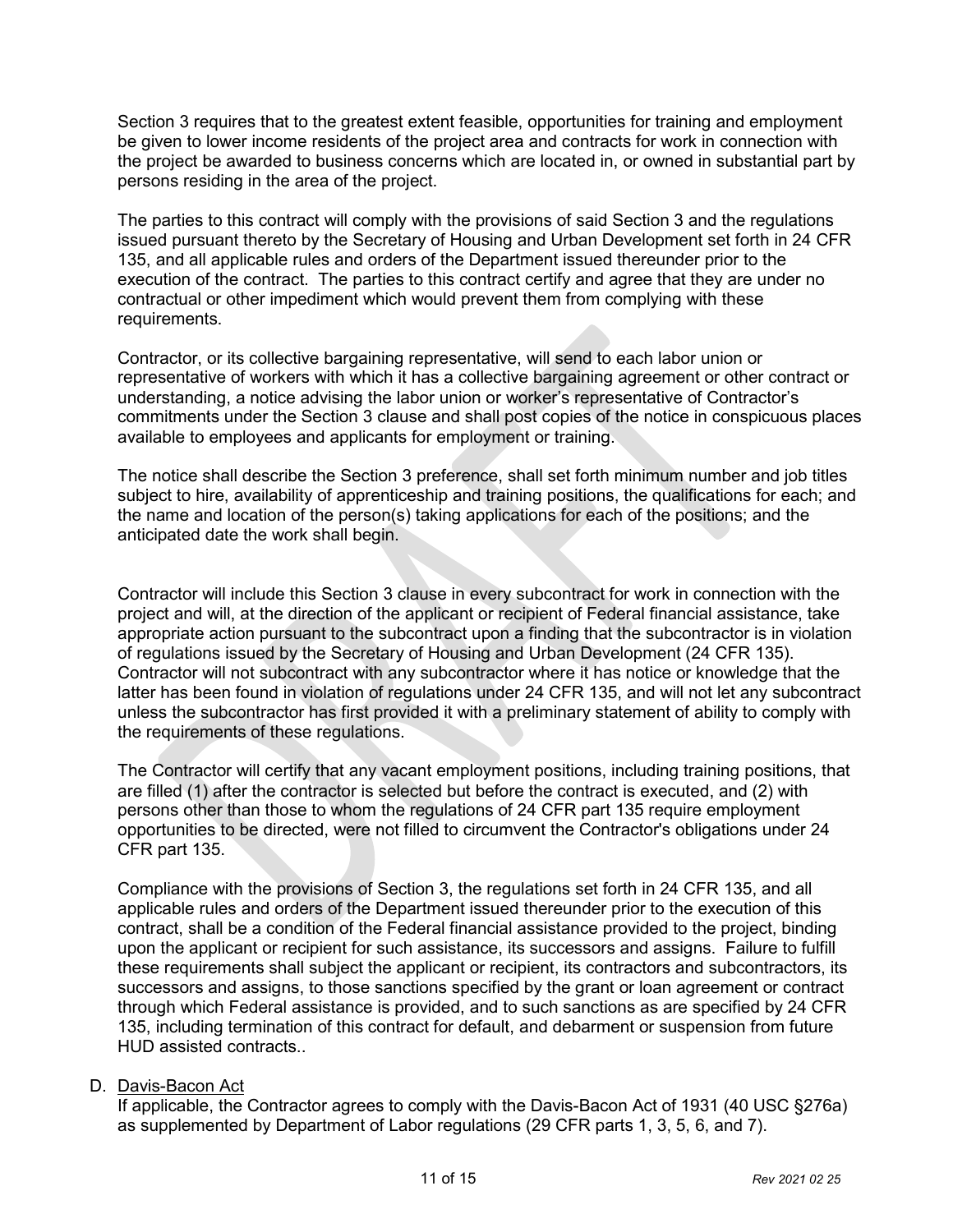E. Contract Work Hours and Safety Standards Act

If applicable, the Contractor agrees to comply with Sections 103 and 107 of the Contract Work Hours and Safety Standards Act (40 USC §327 et. seq.) as supplemented by Department of Labor regulations (29 CFR part 5).

F. Copeland "Anti-Kickback" Act

If applicable, the Contractor agrees to comply with the Copeland "Anti-Kickback" Act (18 USC §874 and 40 USC §276c) as supplemented by Department of Labor regulations (29 CFR part 3), respective to all contractors and sub grants for construction or repair services.

## G. Department of Housing and Urban Development Lead Based Paint Regulations

The construction or rehabilitation of residential structures is subject to the Department of Housing and Urban Development Lead Based Paint regulations (24 CFR 135). Contractor and any subcontractors shall comply with the provisions for the elimination of lead based paint hazards under subpart B of said regulations. The Land Bank will be responsible for the inspections and certifications required under Section 35.14(f) thereof.

For the purposes of this section, a "work site" is defined as any affected work area within the home or outside the home for which containment is utilized to limit the spread of a lead hazard OR the entire home when containment is not utilized.

The Land Bank will provide funding for the first clearance examination in each "work site" to be performed and/or supervised by a vendor of its own choosing. Failure of the first clearance examination will result in subsequent test costs to be deducted from final payment to Contractor. Final payment will not be released until all "work sites" pass clearance examination for lead dust hazards.

If lead based paint has been identified within or without the home, all contractor's employees in affected "work sites" must have a trained and certified lead supervisor present at all times and all workers must have appropriate training with proof of satisfactory certification and training on file in the Land Bank offices. The Land Bank reserves the right at any time to inspect "work sites" and check the identity of workers in affected "work sites." The Contractor understands that any employees not correctly certified will be asked to leave the affected "work site" areas.

H. Subcontractors. When a project is funded using any federal funding per FAR Subpart 9.4 and Executive Order 12549 and 12689 and the Government-wide Non-procurement Suspension and Debarment Common Rule (68 FR 66533), the Ingham County Land Bank Fast Track Authority can only solicit offers from, award contracts to and consent to subcontractors with responsible contractors only and not allow a party to participate in any affected program if any Executive department or agency has debarred, suspended, or otherwise excluded (to the extent specified in the exclusion action) that party from participation in the affected program. The Contractor agrees that they are not debarred or suspended from participation in this program, nor is any interested party, nor any subcontractor debarred or suspended from participation in this program.

Contractor shall submit, in writing, all names and relevant identification information to Ingham County Land Bank Fast Track Authority of all subcontractors prior to performing work on above referenced project for review and verification. Failure to do so will result in work stoppage and be considered breach of contract.

I. Patent Rights, Copyrights and Rights in Data. If this contract results in any copyrightable materials or inventions, the Contractor agrees to comply with Land Bank's requirements and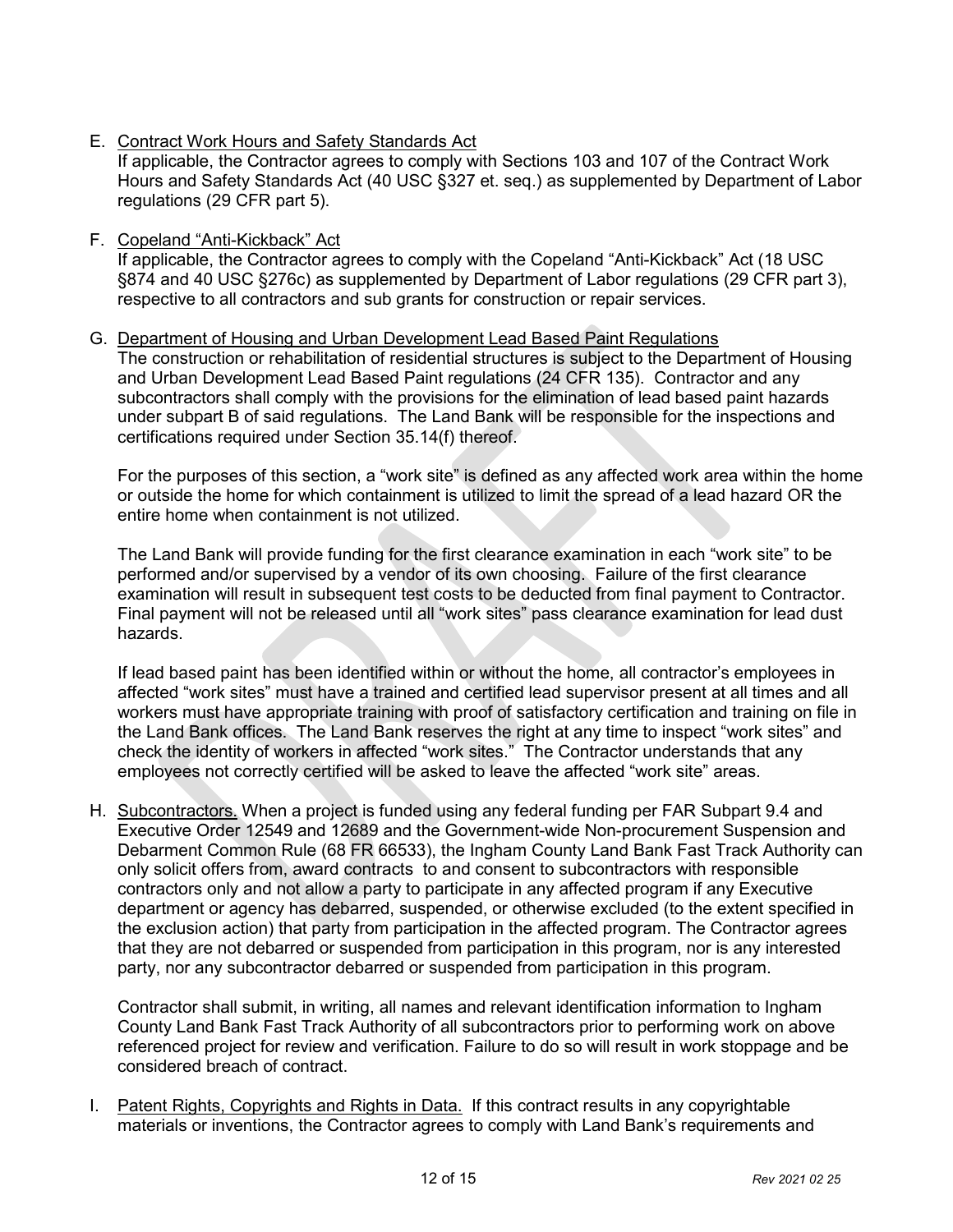regulations pertaining to patent rights with respect of any discovery or invention which arises or is developed in the course of or under such contract. The Contractor also agrees to comply with the Land Bank's requirements and regulations pertaining to copyrights and rights in data, and reserves the right to royalty-free, non-exclusive and irrevocable license to reproduce, publish or otherwise use and to authorize others to use, the work or materials for governmental purposes.

- J. Clean Air and Water Act and Federal Water Pollution Control Act and EPA Regulations. For contracts and subcontracts of amounts in excess of \$150,000 the Contractor or subcontractor shall comply with all applicable standards, orders, or regulations issued pursuant to the Clean Air Act (42 U. S.C. 7401 et seq.) and the Federal Water Pollution Control Act (33 U.S.C. 1251 et seq.), as amended and Environmental Protection Agency (EPA) regulations pursuant to 40 CFR Part 50, as amended, as applicable to this contract. Violations shall be reported to the Federal awarding agency and the Regional Agency (EPA).
- K. Byrd Anti-Lobbying Amendment (31 U.S.C. 1352). Contractors who apply or bid for an award of \$100,000 or more shall file the required certification. Each tier certifies to the tier above that it will not and has not used Federal appropriated funds to pay any person or organization for influencing or attempting to influence an officer or employee of any agency, a member of Congress, officer or employee of Congress, or an employee of a member of Congress in connection with obtaining any Federal contract, grant or any other award covered by 31 U.S.C. 1352. Each tier shall also disclose any lobbying with non-Federal funds that takes place in connection with obtaining any Federal award. Such disclosures are forwarded from tier to tier up to the recipient.
- L. Energy Policy and Conservation Act. Contractor agrees to comply with mandatory standards and policies relating to energy efficiency which are contained in the state energy conservation plan issued in compliance with the Energy Policy and Conservation Act (Pub. L. 94A 163, 89 Stat. 871), as applicable to this contract.
- M. Debarment and Suspension. A contract award (see 2 CFR 180.220) must not be made to parties listed on the government-wide exclusions in the System for Award Management (SAM), in accordance with the OMB guidelines at 2 CFR 180 that implement Executive Orders 12549 (3 CFR part 1986 Comp., p. 189) and 12689 (3 CFR part 1989 Comp., p. 235), "Debarment and Suspension." SAM Exclusions contains the names of parties debarred, suspended, or otherwise excluded by agencies, as well as parties declared ineligible under statutory or regulatory authority other than Executive Order 12549.
- N. Iran Linked Business. The Contractor, in its Proposal and by its entry into this Agreement, certifies to the Land Bank that neither it nor any of its successors, parent companies, subsidiaries, or companies under common ownership or control of the Contractor, are an "Iran Linked Business" engaged in investment activities of \$20,000,000.00 or more with the energy sector of Iran, within the meaning of Michigan Public Act 517 of 2012. It is expressly understood and agreed that the Contractor shall not become an "Iran linked business" during the term of this Agreement.
- O. Compliance with Requirements in Part 92. The Contractor is subject to the requirements in Part 92, except 92.352, that are applicable to the City of Lansing, except §§ 92.505 and 92.506 do not apply, and the Contractor cannot assume the participating jurisdiction responsibilities for environmental review, decision making, and action under § 92.352. Applicable requirements include § 92.350, "Other Federal Requirements and Non-Discrimination", § 92.351 "Affirmative marketing; minority outreach program, §92.354 "Labor", §92.355 "Lead Based Paint", §92.356 "Conflict of Interest", § 92.357 "Executive Order 12372" and §92.358 "Consultant Activities".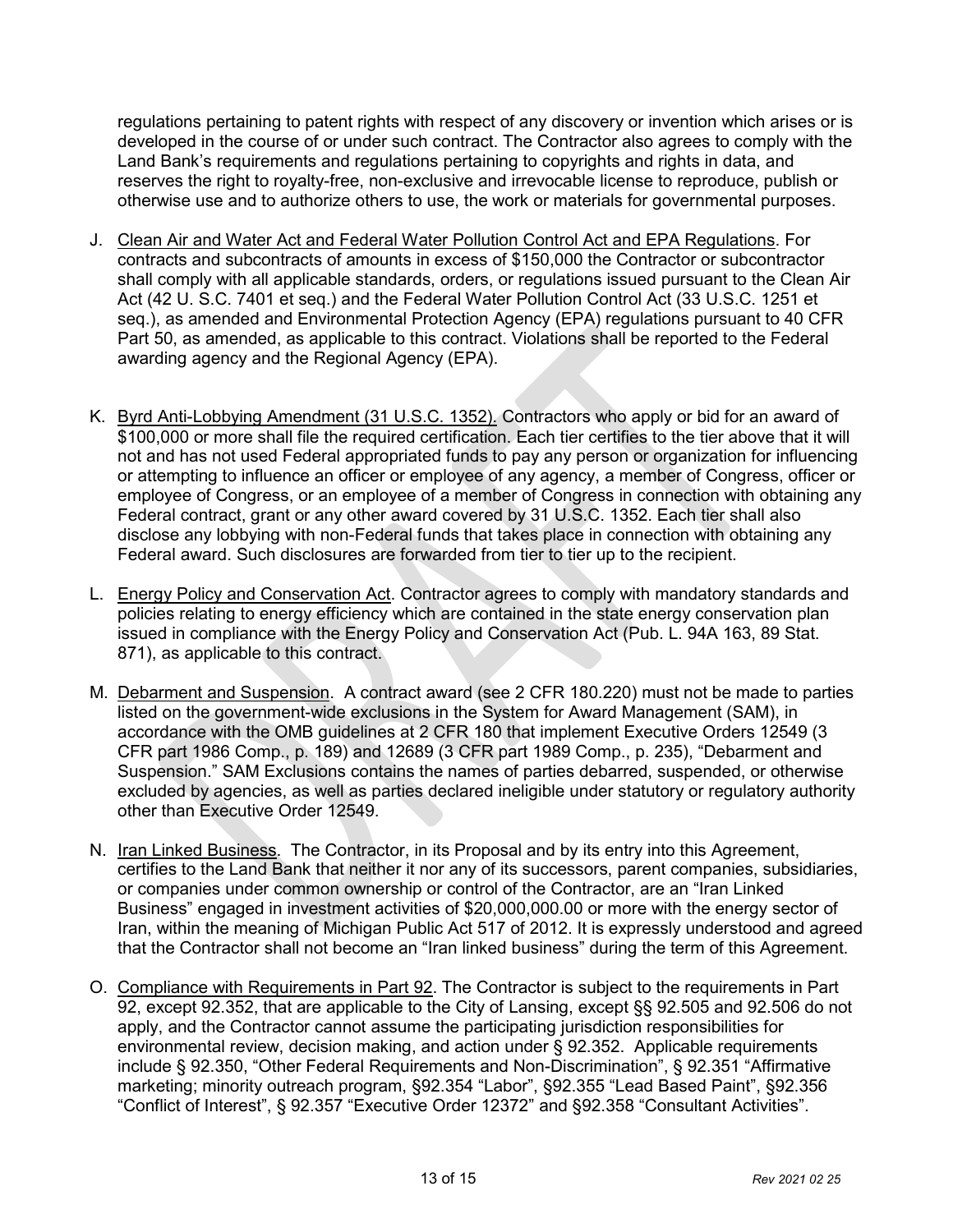# **ARTICLE V. AGREEMENT**

## A. Severability

In the event that any one or more of the provisions contained herein shall, for any reason, be held to be invalid, illegal or unenforceable in any respect, such invalidity, illegality or unenforceability shall not affect any other provisions of this contract, but this contract shall be construed as if such invalid, illegal or unenforceable provisions had never been contained herein, unless the deletion of such provision or provisions would result in such a material change so as to cause completion of the transactions contemplated herein to be unreasonable.

The Land Bank and Contractor agree that if any part of this contract is determined invalid, either party may open negotiations solely with respect to a substitute for such invalid portion, within two (2) weeks after a ruling has been made.

### B. Entirety of Agreement

This contract constitutes the entire agreement between the Land Bank and Contractor. Any changes or modifications to this contract shall be in writing, signed by all parties hereto.

The Land Bank and Contractor agree that they have read this contract and understand the terms contained herein.